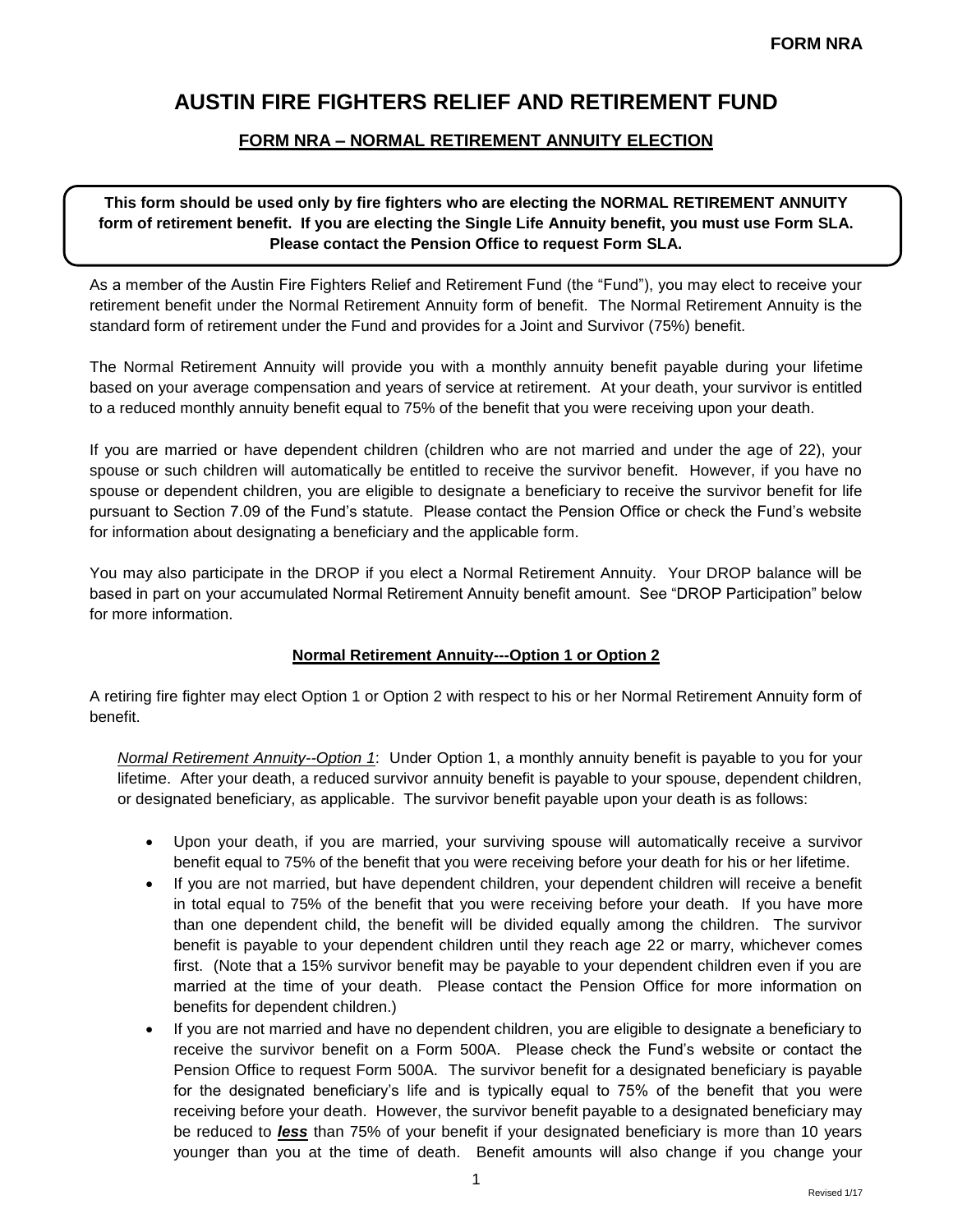beneficiary after retirement. Please contact the Pension Office or check the Fund's website for more information about designating a beneficiary and these reductions to survivor benefits.

*Normal Retirement Annuity--Option 2*: Option 2 guarantees that someone will receive 100% of the monthly annuity benefit that you were receiving at your death, or were entitled to receive at your death, for the 10 year period beginning on your retirement date from the Fire Department or your DROP retirement date, as applicable. The key features of Option 2 are as follows:

- Because of the guaranteed 10-year period, the amount of the monthly annuity benefit that you are entitled to receive under Option 2 will be actuarially reduced as compared to the amount of the benefit under Option 1.
- If you die during the 10-year period following your retirement date, your surviving spouse, dependent children, designated beneficiary, or your estate, as applicable, will receive 100% of the monthly annuity benefit that you were receiving for the remainder of the 10-year period. After the 10-year period, any survivor benefits will be paid as described under Option 1, including the reduced amounts of such benefits.
- If you die after the 10-year period following your retirement date, survivor benefits will be paid as described in Option 1 , including the reduced amounts of such benefits.
- Upon your death within the 10-year period following your retirement date, the guaranteed payments during the 10-year period that are equal to 100% of your monthly annuity benefit will be paid as follows:
	- $\triangleright$  If you are married at the time of your death, the payments will be made to your surviving spouse. If your spouse dies during the 10-year period after your retirement, any remaining payments will continue to any dependent children, or if no dependent children exist, to your wife's estate.
	- $\triangleright$  If you are not married at the time of your death, but have dependent children, the payments will be made to any dependent children. If your dependent children die during the 10-year period, any remaining payments will be made to their estate.
	- $\triangleright$  If you are not married and have no dependent children at the time of your death, the beneficiary that you have designated under a Form 500A or Form 500R (the beneficiary designation form used following retirement) will receive any payments. If the designated beneficiary dies during the 10-year period following your retirement, any remaining payments will be made to the estate of the designated beneficiary.
	- $\triangleright$  If you are not married, have no dependent children, and did not designate a beneficiary on a Form 500A or Form 500R, any remaining payments will be made to your estate.

#### **DROP Participation**

Your election to participate in DROP is separate from your retirement benefit election under this Form NRA. Your DROP balance will be based in part on your Normal Retirement Annuity benefit amount under either Option 1 or Option 2 that you would have accumulated during the DROP period.

Please note that if you elect Option 2, the 10-year period of guaranteed payments will commence at your DROP retirement date and not your date of retirement from the Fire Department. For example, upon retiring from the Fire Department, if you select a "reverse" or "back" DROP for the maximum of 7 years, you will only have 3 years left in the guaranteed 10-year period after you terminate from active service.

Please contact the Pension Office for a DROP election form and more information on DROP participation.

## **Please consult the "Guide to Choosing a Retirement Annuity Option" available Online at the Fund's website or at your Pension Office for more information.**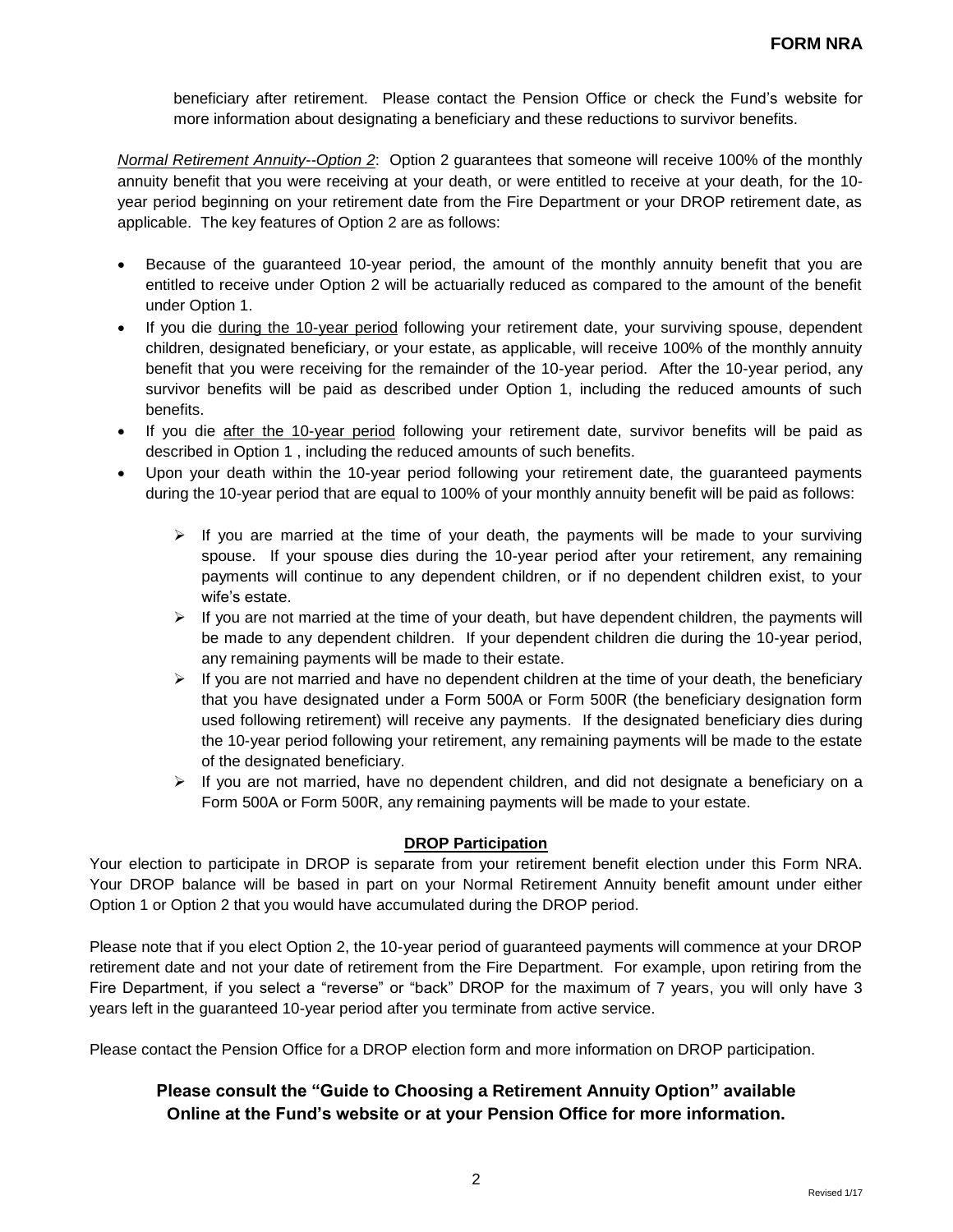# **AUSTIN FIRE FIGHTERS RELIEF AND RETIREMENT FUND**

### **FORM NRA – NORMAL RETIREMENT ANNUITY ELECTION**

| Street, City, State, Zip                                                      |  |  |  |  |
|-------------------------------------------------------------------------------|--|--|--|--|
|                                                                               |  |  |  |  |
|                                                                               |  |  |  |  |
|                                                                               |  |  |  |  |
|                                                                               |  |  |  |  |
| Please answer the following questions before making your election:            |  |  |  |  |
| 1. I am: _____________ Married _____________ Single                           |  |  |  |  |
|                                                                               |  |  |  |  |
|                                                                               |  |  |  |  |
| * A Dependent Child is a child who is not married and is under the age of 22. |  |  |  |  |
|                                                                               |  |  |  |  |
|                                                                               |  |  |  |  |

*\* If you answered "Single" to Question #1 and "No" to Question #2, you are eligible to complete a beneficiary designation on Form 500A. Contact the Pension Office or check the Fund's website to request Form 500A.* 

*Continue to next page*